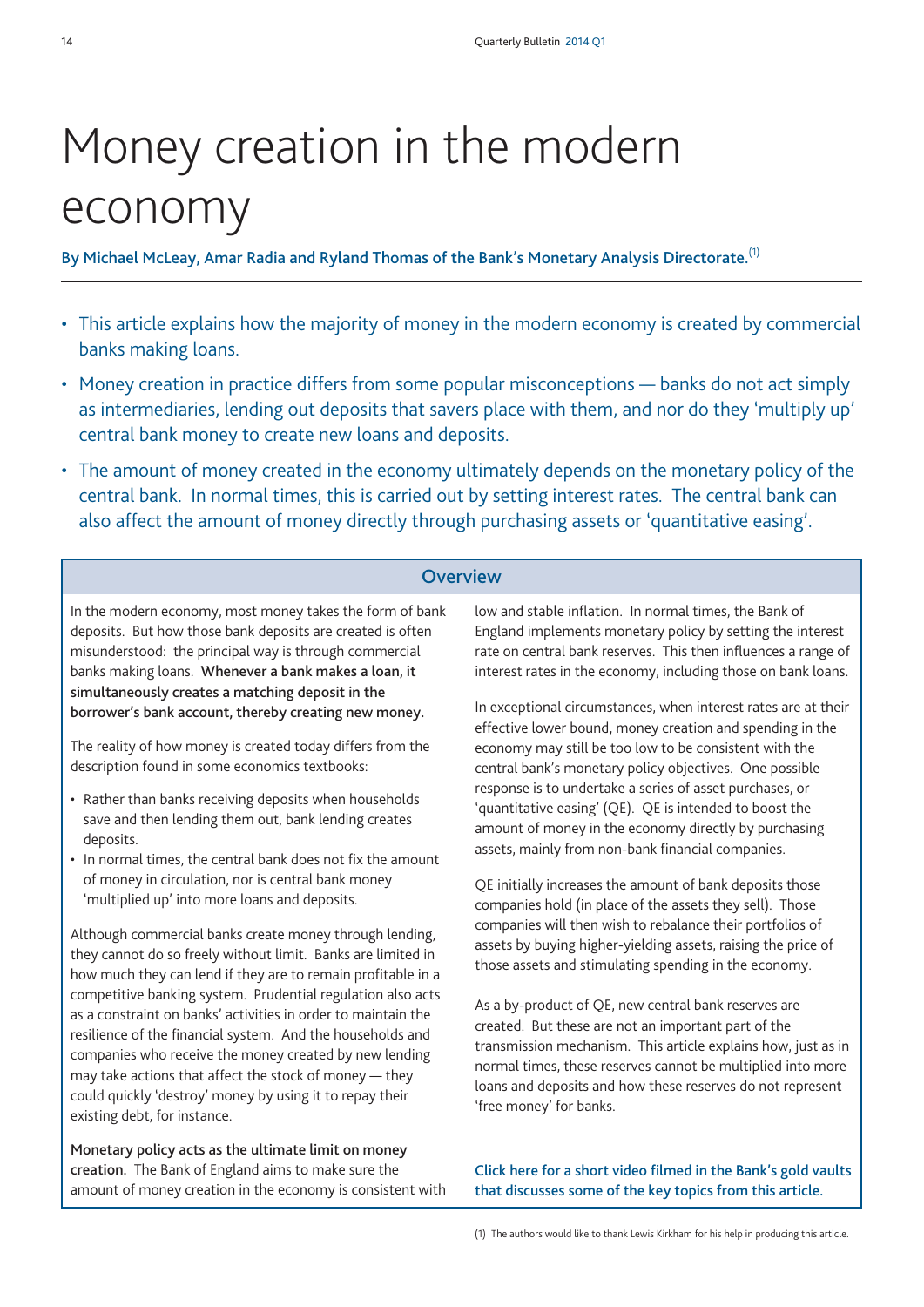# **Introduction**

'Money in the modern economy: an introduction', a companion piece to this article, provides an overview of what is meant by money and the different types of money that exist in a modern economy, briefly touching upon how each type of money is created. This article explores money creation in the modern economy in more detail.

The article begins by outlining two common misconceptions about money creation, and explaining how, in the modern economy, money is largely created by commercial banks making loans.(1) The article then discusses the limits to the banking system's ability to create money and the important role for central bank policies in ensuring that credit and money growth are consistent with monetary and financial stability in the economy. The final section discusses the role of money in the monetary transmission mechanism during periods of quantitative easing (QE), and dispels some myths surrounding money creation and QE. A short video explains some of the key topics covered in this article.(2)

# **Two misconceptions about money creation**

The vast majority of money held by the public takes the form of bank deposits. But where the stock of bank deposits comes from is often misunderstood. **One common misconception is that banks act simply as intermediaries, lending out the deposits that savers place with them.** In this view deposits are typically 'created' by the saving decisions of households, and banks then 'lend out' those existing deposits to borrowers, for example to companies looking to finance investment or individuals wanting to purchase houses.

In fact, when households choose to save more money in bank accounts, those deposits come simply at the expense of deposits that would have otherwise gone to companies in payment for goods and services. Saving does not by itself increase the deposits or 'funds available' for banks to lend. Indeed, viewing banks simply as intermediaries ignores the fact that, in reality in the modern economy, commercial banks are the creators of deposit money. This article explains how, rather than banks lending out deposits that are placed with them, the act of lending creates deposits — the reverse of the sequence typically described in textbooks.(3)

**Another common misconception is that the central bank determines the quantity of loans and deposits in the economy by controlling the quantity of central bank money — the so-called 'money multiplier' approach.** In that view, central banks implement monetary policy by choosing a quantity of reserves. And, because there is assumed to be a constant ratio of broad money to base money, these reserves are then 'multiplied up' to a much greater change in bank

loans and deposits. For the theory to hold, the amount of reserves must be a binding constraint on lending, and the central bank must directly determine the amount of reserves. While the money multiplier theory can be a useful way of introducing money and banking in economic textbooks, it is not an accurate description of how money is created in reality. Rather than controlling the quantity of reserves, central banks today typically implement monetary policy by setting the price of reserves — that is, interest rates.

In reality, neither are reserves a binding constraint on lending, nor does the central bank fix the amount of reserves that are available. As with the relationship between deposits and loans, the relationship between reserves and loans typically operates in the reverse way to that described in some economics textbooks. Banks first decide how much to lend depending on the profitable lending opportunities available to them — which will, crucially, depend on the interest rate set by the Bank of England. It is these lending decisions that determine how many bank deposits are created by the banking system. The amount of bank deposits in turn influences how much central bank money banks want to hold in reserve (to meet withdrawals by the public, make payments to other banks, or meet regulatory liquidity requirements), which is then, in normal times, supplied on demand by the Bank of England. The rest of this article discusses these practices in more detail.

### **Money creation in reality**

# **Lending creates deposits — broad money determination at the aggregate level**

As explained in 'Money in the modern economy: an introduction', broad money is a measure of the total amount of money held by households and companies in the economy. Broad money is made up of bank deposits — which are essentially IOUs from commercial banks to households and companies — and currency — mostly IOUs from the central bank.(4)(5) Of the two types of broad money, bank deposits make up the vast majority — 97% of the amount currently in circulation.(6) **And in the modern economy, those bank deposits are mostly created by commercial banks themselves.** 

<sup>(1)</sup> Throughout this article, 'banks' and 'commercial banks' are used to refer to banks and building societies together.

See www.youtube.com/watch?v=CvRAqR2pAgw.

<sup>(3)</sup> There is a long literature that does recognise the 'endogenous' nature of money creation in practice. See, for example, Moore (1988), Howells (1995) and Palley (1996).

<sup>(4)</sup> The definition of broad money used by the Bank of England,  $M4<sup>ex</sup>$ , also includes a wider range of bank liabilities than regular deposits; see Burgess and Janssen (2007) for more details. For simplicity, this article describes all of these liabilities as deposits. A box later in this article provides details about a range of popular monetary aggregates in the United Kingdom.

<sup>(5)</sup> Around 6% of the currency in circulation is made up of coins, which are produced by The Royal Mint. Of the banknotes that circulate in the UK economy, some are issued by some Scottish and Northern Irish commercial banks, although these are fully matched by Bank of England money held at the Bank.

<sup>(6)</sup> As of December 2013.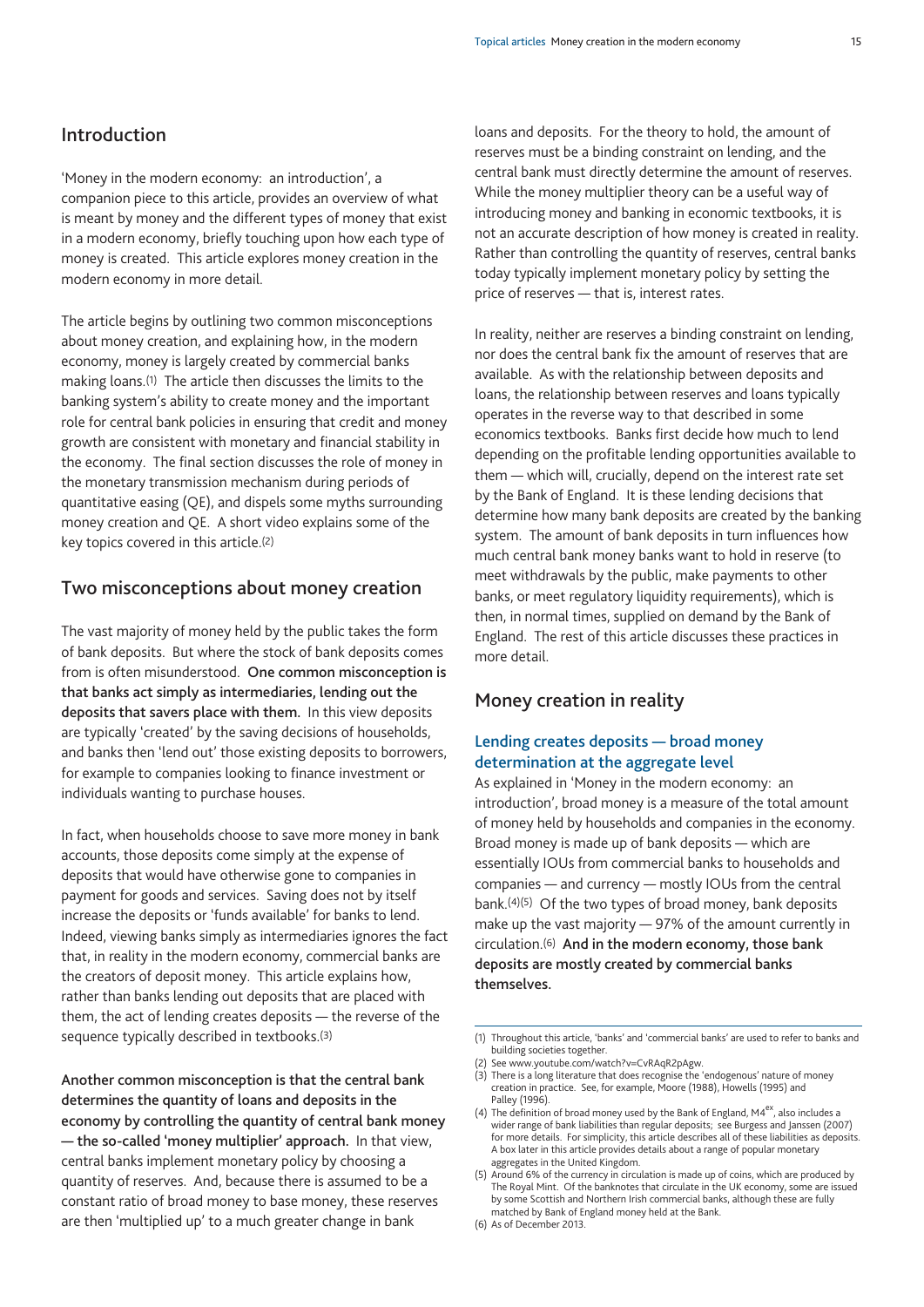sector making additional loans<sup>(a)</sup>

**Figure 1** Money creation by the aggregate banking

Commercial banks create money, in the form of bank deposits, by making new loans. When a bank makes a loan, for example to someone taking out a mortgage to buy a house, it does not typically do so by giving them thousands of pounds worth of banknotes. Instead, it credits their bank account with a bank deposit of the size of the mortgage. **At that moment, new money is created.** For this reason, some economists have referred to bank deposits as 'fountain pen money', created at the stroke of bankers' pens when they approve loans.(1)

This process is illustrated in **Figure 1**, which shows how new lending affects the balance sheets of different sectors of the economy (similar balance sheet diagrams are introduced in 'Money in the modern economy: an introduction'). As shown in the third row of **Figure 1**, the new deposits increase the assets of the consumer (here taken to represent households and companies) — the extra red bars — and the new loan increases their liabilities — the extra white bars. New broad money has been created. Similarly, both sides of the commercial banking sector's balance sheet increase as new money and loans are created. It is important to note that although the simplified diagram of **Figure 1** shows the amount of new money created as being identical to the amount of new lending, in practice there will be several factors that may subsequently cause the amount of deposits to be different from the amount of lending. These are discussed in detail in the next section.

While new broad money has been created on the consumer's balance sheet, the first row of **Figure 1** shows that this is without — in the first instance, at least — any change in the amount of central bank money or 'base money'. As discussed earlier, the higher stock of deposits may mean that banks want, or are required, to hold more central bank money in order to meet withdrawals by the public or make payments to other banks. And reserves are, in normal times, supplied 'on demand' by the Bank of England to commercial banks in exchange for other assets on their balance sheets. In no way does the aggregate *quantity* of reserves directly constrain the amount of bank lending or deposit creation.

This description of money creation contrasts with the notion that banks can only lend out pre-existing money, outlined in the previous section. Bank deposits are simply a record of how much the bank itself owes its customers. So they are a *liability*  of the bank, not an *asset* that could be lent out. A related misconception is that banks can lend out their reserves. Reserves can only be lent *between banks*, since consumers do not have access to reserves accounts at the Bank of England.(2)

#### **Other ways of creating and destroying deposits**

Just as taking out a new loan creates money, the repayment of bank loans destroys money.(3) For example, suppose a consumer has spent money in the supermarket throughout the month by using a credit card. Each purchase made using the



(a) Balance sheets are highly stylised for ease of exposition: the quantities of each type of money shown do not correspond to the quantities actually held on each sector's balance sheet.

(b) Central bank balance sheet only shows base money liabilities and the corresponding assets.<br>In practice the central bank holds other non-mone liabilities. Its non-monetary assets are<br>Inostly made up of government debt.

Bank of England Asset Purchase Facility, so does not appear directly on the balance sheet. (c) Commercial banks' balance sheets only show money assets and liabilities before any loans are made.

(d) Consumers represent the private sector of households and companies. Balance sheet only<br>shows broad money assets and corresponding liabilities — real assets such as the house<br>being transacted are not shown. Consumers' n and unsecured loans.

credit card will have increased the outstanding loans on the consumer's balance sheet and the deposits on the supermarket's balance sheet (in a similar way to that shown in **Figure 1**). If the consumer were then to pay their credit card

<sup>(1)</sup> Fountain pen money is discussed in Tobin (1963), who mentions it in the context of making an argument that banks cannot create unlimited amounts of money in practice.

<sup>(2)</sup> Part of the confusion may stem from some economists' use of the term 'reserves' when referring to 'excess reserves' - balances held above those required by regulatory reserve requirements. In this context, 'lending out reserves' could be a shorthand way of describing the process of increasing lending and deposits until the bank reaches its maximum ratio. As there are no reserve requirements in the United Kingdom the process is less relevant for UK banks.

<sup>(3)</sup> The fall in bank lending in the United Kingdom since 2008 is an important reason why the growth of money in the economy has been so much lower than in the years leading up to the crisis, as discussed in Bridges, Rossiter and Thomas (2011) and Butt *et al* (2012).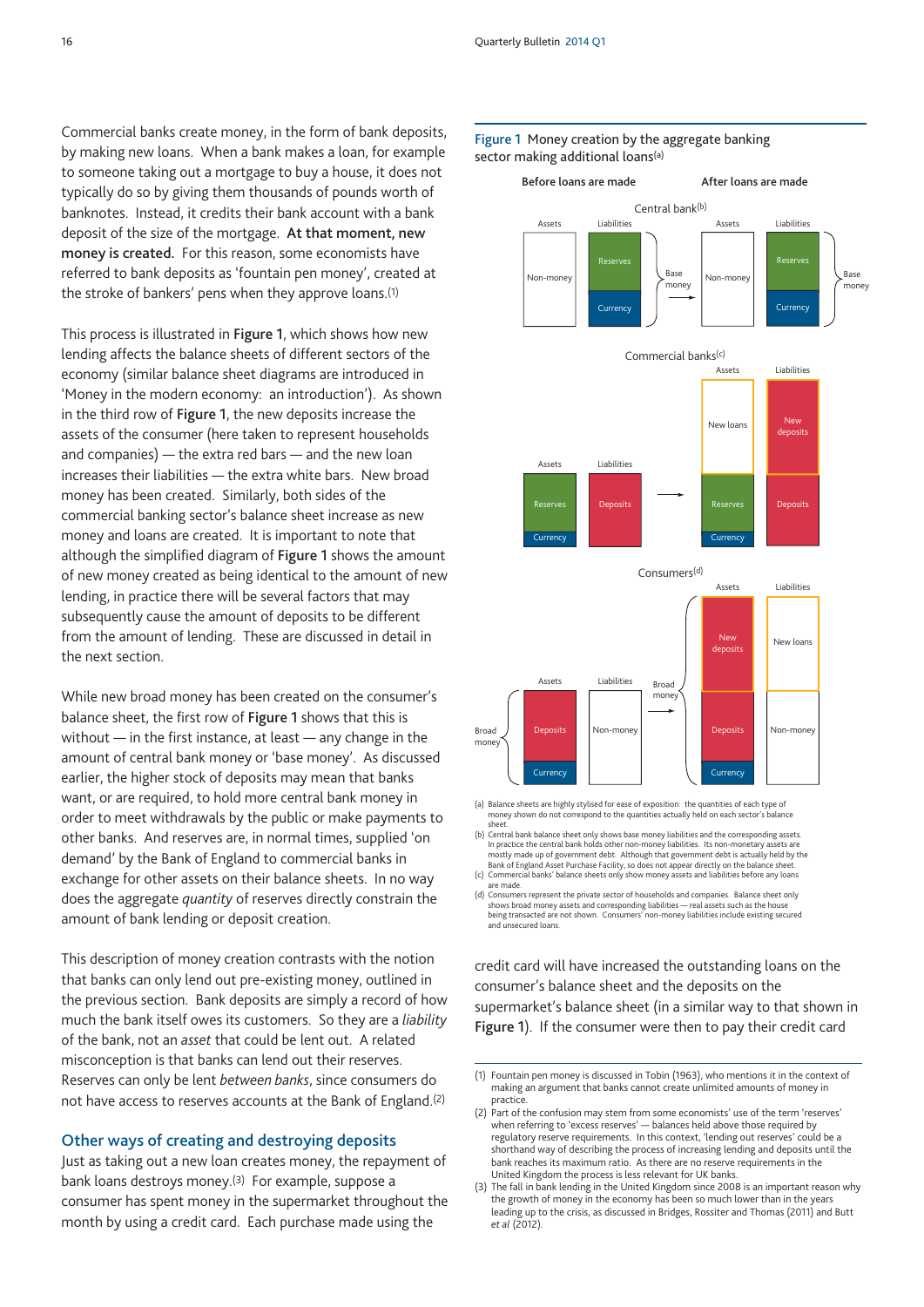bill in full at the end of the month, its bank would reduce the amount of deposits in the consumer's account by the value of the credit card bill, thus destroying all of the newly created money.

Banks making loans and consumers repaying them are the most significant ways in which bank deposits are created and destroyed in the modern economy. But they are far from the only ways. Deposit creation or destruction will also occur any time the banking sector (including the central bank) buys or sells existing assets from or to consumers, or, more often, from companies or the government.

Banks buying and selling government bonds is one particularly important way in which the purchase or sale of existing assets by banks creates and destroys money. Banks often buy and hold government bonds as part of their portfolio of liquid assets that can be sold on quickly for central bank money if, for example, depositors want to withdraw currency in large amounts.<sup>(1)</sup> When banks purchase government bonds from the non-bank private sector they credit the sellers with bank deposits.(2) And, as discussed later in this article, central bank asset purchases, known as quantitative easing (QE), have similar implications for money creation.

Money can also be destroyed through the issuance of long-term debt and equity instruments by banks. In addition to deposits, banks hold other liabilities on their balance sheets. Banks manage their liabilities to ensure that they have at least some capital and longer-term debt liabilities to mitigate certain risks and meet regulatory requirements. Because these 'non-deposit' liabilities represent longer-term investments in the banking system by households and companies, they cannot be exchanged for currency as easily as bank deposits, and therefore increase the resilience of the bank. When banks issue these longer-term debt and equity instruments to non-bank financial companies, those companies pay for them with bank deposits. That reduces the amount of deposit, or money, liabilities on the banking sector's balance sheet and increases their non-deposit liabilities.(3)

Buying and selling of existing assets and issuing longer-term liabilities may lead to a gap between lending and deposits in a closed economy. Additionally, in an open economy such as the United Kingdom, deposits can pass from domestic residents to overseas residents, or sterling deposits could be converted into foreign currency deposits. These transactions do not destroy money *per se*, but overseas residents' deposits and foreign currency deposits are not always counted as part of a country's money supply.

#### **Limits to broad money creation**

Although commercial banks create money through their lending behaviour, they cannot in practice do so without limit. In particular, the price of loans — that is, the interest rate (plus any fees) charged by banks — determines the amount that households and companies will want to borrow. A number of factors influence the price of new lending, not least the monetary policy of the Bank of England, which affects the level of various interest rates in the economy.

The limits to money creation by the banking system were discussed in a paper by Nobel Prize winning economist James Tobin and this topic has recently been the subject of debate among a number of economic commentators and bloggers.(4) In the modern economy there are three main sets of constraints that restrict the amount of money that banks can create.

- (i) **Banks themselves face limits on how much they can lend.** In particular:
	- Market forces constrain lending because individual banks have to be able to lend profitably in a competitive market.
	- Lending is also constrained because banks have to take steps to mitigate the risks associated with making additional loans.
	- Regulatory policy acts as a constraint on banks' activities in order to mitigate a build-up of risks that could pose a threat to the stability of the financial system.
- (ii) **Money creation is also constrained by the behaviour of the money holders — households and businesses.**  Households and companies who receive the newly created money might respond by undertaking transactions that immediately destroy it, for example by repaying outstanding loans.
- (iii) **The ultimate constraint on money creation is monetary policy.** By influencing the level of interest rates in the economy, the Bank of England's monetary policy affects how much households and companies want to borrow. This occurs both directly, through influencing the loan rates charged by banks, but also indirectly through the overall effect of monetary policy on economic activity in

<sup>(1)</sup> It is for this reason that holdings of some government bonds are counted towards meeting prudential liquidity requirements, as described in more detail by Farag, Harland and Nixon (2013).

<sup>(2)</sup> In a balance sheet diagram such as **Figure 1**, a purchase of government bonds from consumers by banks would be represented by a change in the composition of consumers' assets from government bonds to deposits and an increase in both deposits and government bonds on the commercial banks' balance sheet.

<sup>(3)</sup> Commercial banks' purchases of government bonds and their issuance of long-term debt and equity have both been important influences on broad money growth during the financial crisis as discussed in Bridges, Rossiter and Thomas (2011) and Butt *et al*   $(2012)$ 

<sup>(4)</sup> Tobin (1963) argued that banks do not possess a 'widow's cruse', referring to a biblical story (earlier referenced in economics by John Maynard Keynes) in which a widow is able to miraculously refill a cruse (a pot or jar) of oil during a famine. Tobin was arguing that there were limits to how many loans could be automatically matched by deposits.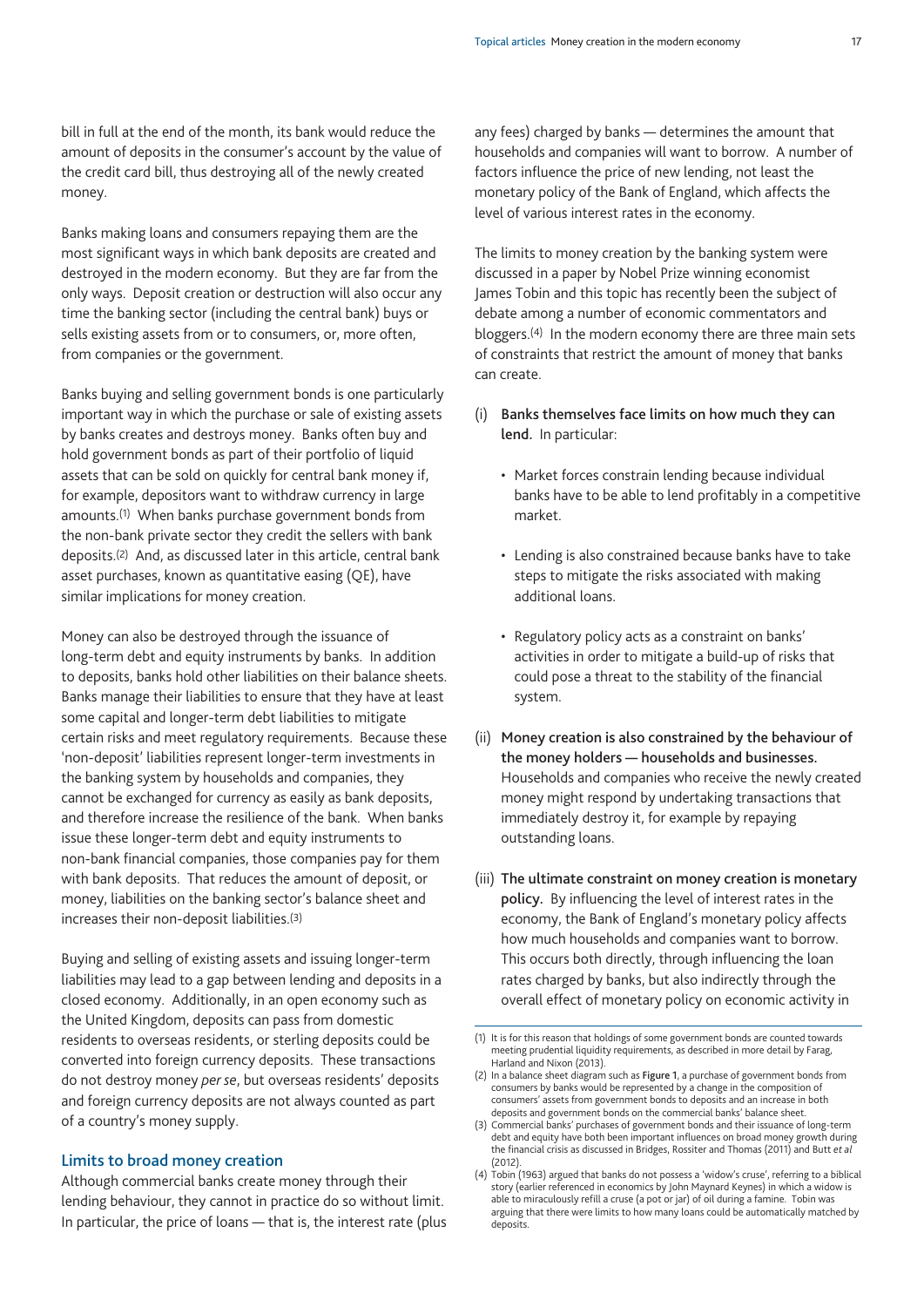the economy. As a result, the Bank of England is able to ensure that money growth is consistent with its objective of low and stable inflation.

The remainder of this section explains how each of these mechanisms work in practice.

## (i) Limits on how much banks can lend *Market forces facing individual banks*

**Figure 1** showed how, for the *aggregate* banking sector, loans are initially created with matching deposits. But that does not mean that any given *individual* bank can freely lend and create money without limit. That is because banks have to be able to lend profitably in a competitive market, and ensure that they adequately manage the risks associated with making loans.

Banks receive interest payments on their assets, such as loans, but they also generally have to pay interest on their liabilities, such as savings accounts. A bank's business model relies on receiving a higher interest rate on the loans (or other assets) than the rate it pays out on its deposits (or other liabilities). Interest rates on both banks' assets and liabilities depend on the policy rate set by the Bank of England, which acts as the ultimate constraint on money creation. The commercial bank uses the difference, or spread, between the expected return on their assets and liabilities to cover its operating costs and to make profits.(1) In order to make extra loans, an individual bank will typically have to lower its loan rates relative to its competitors to induce households and companies to borrow more. And once it has made the loan it may well 'lose' the deposits it has created to those competing banks. Both of these factors affect the profitability of making a loan for an individual bank and influence how much borrowing takes place.

For example, suppose an individual bank lowers the rate it charges on its loans, and that attracts a household to take out a mortgage to buy a house. The moment the mortgage loan is made, the household's account is credited with new deposits. And once they purchase the house, they pass their new deposits on to the house seller. This situation is shown in the first row of **Figure 2**. The buyer is left with a new asset in the form of a house and a new liability in the form of a new loan. The seller is left with money in the form of bank deposits instead of a house. It is more likely than not that the seller's account will be with a different bank to the buyer's. So when the transaction takes place, the new deposits will be transferred to the seller's bank, as shown in the second row of **Figure 2**. The buyer's bank would then have fewer deposits than assets. In the first instance, the buyer's bank settles with the seller's bank by transferring reserves. But that would leave the buyer's bank with fewer reserves and more loans relative to its deposits than before. This is likely to be problematic for the bank since it would increase the risk that it would not be able to meet all of its likely outflows. And, in practice, banks

make many such loans every day. So if a given bank financed all of its new loans in this way, it would soon run out of reserves.

Banks therefore try to attract or retain additional liabilities to accompany their new loans. In practice other banks would also be making new loans and creating new deposits, so one way they can do this is to try and attract some of those newly created deposits. In a competitive banking sector, that may involve increasing the rate they offer to households on their savings accounts. By attracting new deposits, the bank can increase its lending without running down its reserves, as shown in the third row of **Figure 2**. Alternatively, a bank can borrow from other banks or attract other forms of liabilities, at least temporarily. But whether through deposits or other liabilities, **the bank would need to make sure it was attracting and retaining some kind of funds in order to keep expanding lending**. And the cost of that needs to be measured against the interest the bank expects to earn on the loans it is making, which in turn depends on the level of Bank Rate set by the Bank of England. For example, if a bank continued to attract new borrowers and increase lending by reducing mortgage rates, and sought to attract new deposits by increasing the rates it was paying on its customers' deposits, it might soon find it unprofitable to keep expanding its lending. Competition for loans and deposits, and the desire to make a profit, therefore limit money creation by banks.

#### *Managing the risks associated with making loans*

Banks also need to manage the risks associated with making new loans. One way in which they do this is by making sure that they attract relatively *stable* deposits to match their new loans, that is, deposits that are unlikely or unable to be withdrawn in large amounts. This can act as an additional limit to how much banks can lend. For example, if all of the deposits that a bank held were in the form of instant access accounts, such as current accounts, then the bank might run the risk of lots of these deposits being withdrawn in a short period of time. Because banks tend to lend for periods of many months or years, the bank may not be able to repay all of those deposits — it would face a great deal of **liquidity risk**. In order to reduce liquidity risk, banks try to make sure that some of their deposits are fixed for a certain period of time, or term.(2) Consumers are likely to require compensation for the inconvenience of holding longer-term deposits, however, so these are likely to be more costly for banks, limiting the amount of lending banks wish to do. And as discussed earlier, if banks guard against liquidity risk by issuing long-term liabilities, this may destroy money directly when companies pay for them using deposits.

<sup>(1)</sup> See Button, Pezzini and Rossiter (2010) for an explanation of how banks price new loans.

<sup>(2)</sup> Banks also guard against liquidity risk by holding liquid assets (including reserves and currency), which either can be used directly to cover outflows, or if not can quickly and cheaply be converted into assets that can. Although if banks purchase liquid assets such as government bonds from non-banks, this could create further deposits.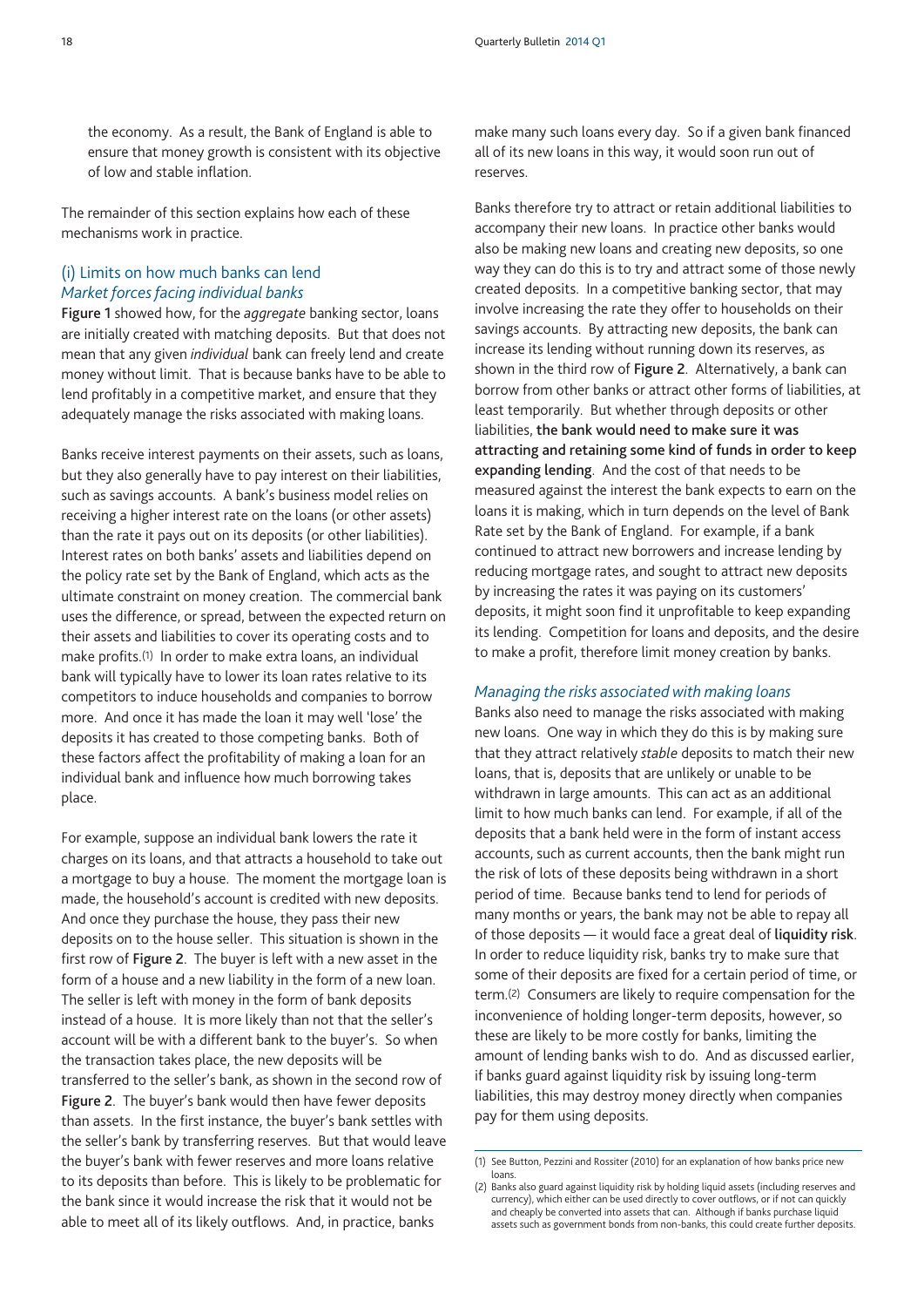Non-money

New loan

New



House buyer House seller House buyer House seller House buyer House seller Assets Liabilities Assets Liabilities Assets Liabilities Assets Liabilities Assets Liabilities Assets Liabilities

Non-mone<sup>®</sup>

New loan

#### **Figure 2** Money creation for an individual bank making an additional loan(a)

New

**Changes to the balance sheets of the house buyer and seller** 

Non-money

So the buyer's bank will in practice seek to attract or retain

new deposits (and reserves) — in the example shown here, from the seller's bank — to accompany their new loans.

(a) Balance sheets are highly stylised for ease of exposition: the quantities of each type of money shown do not correspond to the quantities actually held on each sector's balance sheet.

Individual banks' lending is also limited by considerations of **credit risk**. This is the risk to the bank of lending to borrowers who turn out to be unable to repay their loans. In part, banks can guard against credit risk by having sufficient capital to absorb any unexpected losses on their loans. But since loans will always involve some risk to banks of incurring losses, the cost of these losses will be taken into account when pricing loans. When a bank makes a loan, the interest rate it charges will typically include compensation for the average level of credit losses the bank expects to suffer. The size of this component of the interest rate will be larger when banks estimate that they will suffer higher losses, for example when lending to mortgagors with a high loan to value ratio. As banks expand lending, their average expected loss per loan is likely to increase, making those loans less profitable. This further limits the amount of lending banks can profitably do, and the money they can therefore create.

Market forces do not always lead individual banks to sufficiently protect themselves against liquidity and credit risks. Because of this, prudential regulation aims to ensure that banks do not take excessive risks when making new loans, including via requirements for banks' capital and liquidity positions. These requirements can therefore act as an additional brake on how much money commercial banks create by lending. The prudential regulatory framework, along with more detail on capital and liquidity, is described in Farag, Harland and Nixon (2013).

So far this section has considered the case of an individual bank making additional loans by offering competitive interest rates — both on its loans and deposits. But if *all* banks simultaneously decide to try to do more lending, money growth may not be limited in quite the same way. Although an individual bank may lose deposits to other banks, it would itself be likely to gain some deposits as a result of the other banks making loans.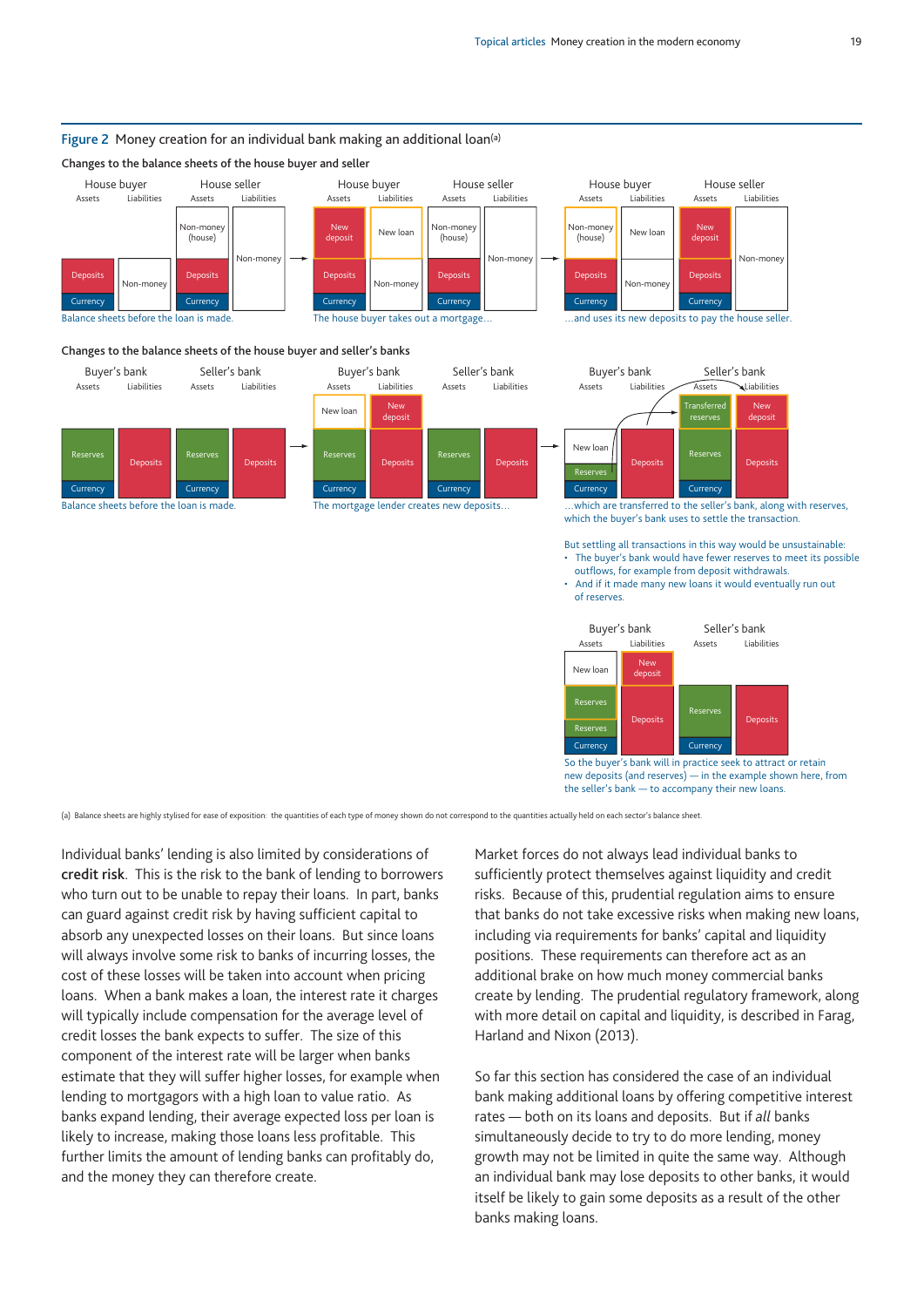There are a number of reasons why many banks may choose to increase their lending markedly at the same time. For example, the profitability of lending at given interest rates could increase because of a general improvement in economic conditions. Alternatively, banks may decide to lend more if they perceive the risks associated with making loans to households and companies to have fallen. This sort of development is sometimes argued to be one of the reasons why bank lending expanded so much in the lead up to the financial crisis.(1) But if that perception of a less risky environment were unwarranted, the result could be a more fragile financial system.(2) One of the responses to the crisis in the United Kingdom has been the creation of a macroprudential authority, the Financial Policy Committee, to identify, monitor and take action to reduce or remove risks which threaten the resilience of the financial system as a  $whole(3)$ 

#### (ii) Constraints arising from the response of households and companies

In addition to the range of constraints facing banks that act to limit money creation, the behaviour of households and companies *in response* to money creation by the banking sector can also be important, as argued by Tobin. The behaviour of the non-bank private sector influences the ultimate impact that credit creation by the banking sector has on the stock of money because more (or less) money may be created than they wish to hold relative to other assets (such as property or shares). As the households and companies who take out loans do so because they want to spend more, they will quickly pass that money on to others as they do so. How *those* households and companies then respond will determine the stock of money in the economy, and potentially have implications for spending and inflation.

There are two main possibilities for what could happen to newly created deposits. First, as suggested by Tobin, the money may quickly be destroyed if the households or companies receiving the money after the loan is spent wish to use it to repay their own outstanding bank loans. This is sometimes referred to as the 'reflux theory'.(4) For example, a first-time house buyer may take out a mortgage to purchase a house from an elderly person who, in turn, repays their existing mortgage and moves in with their family. As discussed earlier, repaying bank loans destroys money just as making loans creates it. So, in this case, the balance sheet of consumers in the economy would be returned to the position it was in before the loan was made.

The second possible outcome is that the extra money creation by banks can lead to more spending in the economy. For newly created money to be destroyed, it needs to pass to households and companies with existing loans who want to repay them. But this will not always be the case, since asset and debt holdings tend to vary considerably across individuals

in the economy.(5) Instead, the money may initially pass to households or companies with positive holdings of financial assets: the elderly person may have already paid off their mortgage, or a company receiving money as a payment may already have sufficient liquid assets to cover possible outgoings. They may then be left holding more money than they desire, and attempt to reduce their 'excess' money holdings by increasing their spending on goods and services. (In the case of a company it may instead buy other, higher-yielding, assets.)

These two scenarios for what happens to newly created money — being quickly destroyed or being passed on via spending — have very different implications for economic activity. In the latter, the money may continue to be passed between different households and companies each of whom may, in turn, increase their spending. This process sometimes referred to as the 'hot potato' effect — can lead, other things equal, to increased inflationary pressure on the economy.(6) In contrast, if the money is quickly destroyed as in the former scenario, there need be no further effects on the economy.

This section has so far discussed how the actions of banks, households and companies can affect the amount of money in the economy, and therefore inflationary pressure. But the ultimate determinant of monetary conditions in the economy is the monetary policy of the central bank.

#### (iii) Monetary policy — the ultimate constraint on money creation

One of the Bank of England's primary objectives is to ensure monetary stability by keeping consumer price inflation on track to meet the 2% target set by the Government. And, as discussed in the box on pages 22–23, over some periods of time, various measures of money have grown at a similar rate to nominal spending, which determines inflationary pressure in the economy in the medium term. So setting monetary policy appropriately to meet the inflation target should ultimately ensure a stable rate of credit and money creation consistent with meeting that target. This section explains the relationship between monetary policy and different types of money.

In normal times, the Monetary Policy Committee (MPC), like most of its equivalents in other countries, implements monetary policy by setting short-term interest rates, specifically by setting the interest rate paid on central bank reserves held by commercial banks. It is able to do so because

policymaking in the United Kingdom in the wake of the recent financial crisis.

<sup>(1)</sup> See, for example, Haldane (2009).

<sup>(2)</sup> Tucker (2009) discusses the possibility of such 'risk illusion' in the financial system.<br>(3) Tucker, Hall and Pattani (2013) describe the new powers for macroprudential Tucker, Hall and Pattani (2013) describe the new powers for macroprudential

See Kaldor and Trevithick (1981). See Kamath *et al* (2011).

<sup>(6)</sup> This mechanism is explained in more detail in papers including Laidler (1984), Congdon (1992, 2005), Howells (1995), Laidler and Robson (1995), Bridges, Rossiter and Thomas (2011) and Bridges and Thomas (2012).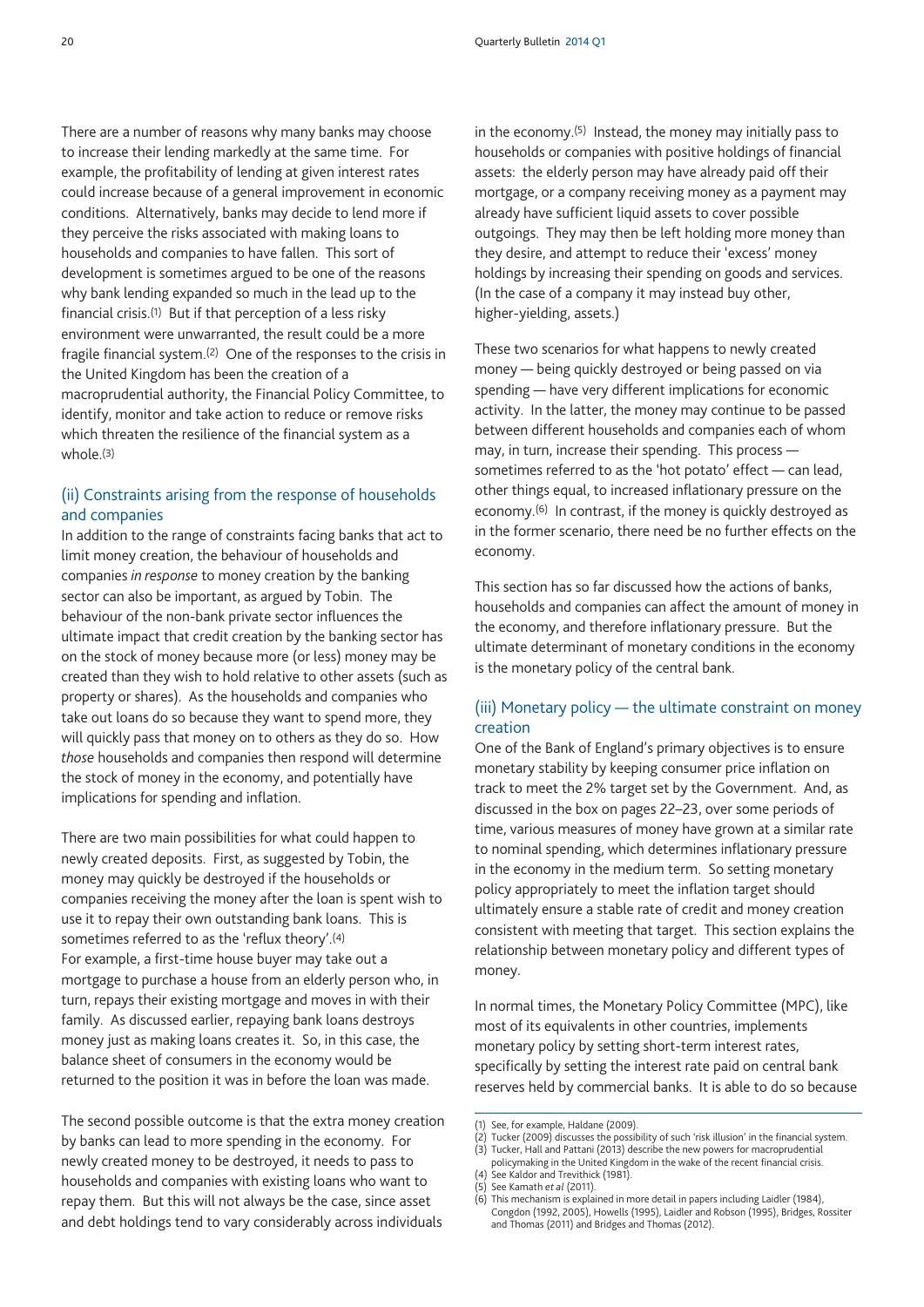of the Bank's position as the monopoly provider of central bank money in the United Kingdom. And it is because there is demand for central bank money — the ultimate means of settlement for banks, the creators of broad money — that the price of reserves has a meaningful impact on other interest rates in the economy.

The interest rate that commercial banks can obtain on money placed at the central bank influences the rate at which they are willing to lend on similar terms in sterling money markets — the markets in which the Bank and commercial banks lend to each other and other financial institutions. The exact details of how the Bank uses its money market operations to implement monetary policy has varied over time, and central bank operating procedures today differ somewhat from country to country, as discussed in Clews, Salmon and Weeken (2010).<sup>(1)</sup> Changes in interbank interest rates then feed through to a wider range of interest rates in different markets and at different maturities, including the interest rates that banks charge borrowers for loans and offer savers for deposits.(2) By influencing the price of credit in this way, monetary policy affects the creation of broad money.

This description of the relationship between monetary policy and money differs from the description in many introductory textbooks, where central banks determine the quantity of broad money via a 'money multiplier' by actively varying the quantity of reserves.(3) In that view, central banks implement monetary policy by choosing the quantity of reserves. And, because there is assumed to be a stable ratio of broad money to base money, these reserves are then 'multiplied up' to a much greater change in bank deposits as banks increase lending and deposits.

Neither step in that story represents an accurate description of the relationship between money and monetary policy in the modern economy. **Central banks do not typically choose a**  *quantity* **of reserves to bring about the desired short-term interest rate.**(4) **Rather, they focus on prices — setting interest rates.**(5) The Bank of England controls interest rates by supplying and remunerating reserves at its chosen policy rate. The supply of both reserves and currency (which together make up base money) is determined by banks' demand for reserves both for the settlement of payments and to meet demand for currency from their customers — demand that the central bank typically accommodates.

This demand for base money is therefore more likely to be a consequence rather than a cause of banks making loans and creating broad money. This is because banks' decisions to extend credit are based on the availability of profitable lending opportunities at any given point in time. The profitability of making a loan will depend on a number of factors, as discussed earlier. One of these is the cost of funds that banks face, which is closely related to the interest rate paid on reserves, the policy rate.

In contrast, the quantity of reserves already in the system does not constrain the creation of broad money through the act of lending.(6) This leg of the money multiplier is sometimes motivated by appealing to central bank reserve requirements, whereby banks are obliged to hold a minimum amount of reserves equal to a fixed proportion of their holdings of deposits. But reserve requirements are not an important aspect of monetary policy frameworks in most advanced economies today.(7)

A looser stance of monetary policy is likely to increase the stock of broad money by reducing loan rates and increasing the volume of loans. And a larger stock of broad money, accompanied by an increased level of spending in the economy, may cause banks and customers to demand more reserves and currency.(8) So, in reality, the theory of the money multiplier operates in the reverse way to that normally described.

# **QE — creating broad money directly with monetary policy**

The previous section discussed how monetary policy can be seen as the ultimate *limit* to money creation by commercial banks. But commercial banks could alternatively create too little money to be consistent with the economy meeting the inflation target. In normal times, the MPC can respond by lowering the policy rate to encourage more lending and hence more money creation. But, in response to the financial crisis, the MPC cut Bank Rate to 0.5% — the so-called effective lower bound.

Once short-term interest rates reach the effective lower bound, it is not possible for the central bank to provide further stimulus to the economy by lowering the rate at which reserves are remunerated.(9) One possible way of providing further monetary stimulus to the economy is through a programme of asset purchases (QE). Like reductions in Bank

- (3) Benes and Kumhof (2012) discuss the money multiplier myth in more detail.
- (4) As discussed by Disyatat (2008).
- (5) Bindseil (2004) provides a detailed account of how monetary policy implementation works through short-term interest rates.
- (6) Carpenter and Demiralp (2012) show that changes in quantities of reserves are unrelated to changes in quantities of loans in the United States.
- (7) The Bank of England currently has no formal reserve requirements, for example. (It does require banks to hold a proportion of non-interest bearing 'cash ratio deposits' with the Bank for a subset of their liabilities. But the function of these cash ratio deposits is non-operational. Their sole purpose is to provide income for the Bank.) Bernanke (2007) discusses how reserve requirements now present less of a constraint than in the past in the United States.
- (8) Kydland and Prescott (1990) found that broad money aggregates led the cycle, while base money aggregates tended to lag the cycle slightly.
- (9) If the central bank were to lower interest rates significantly below zero, banks could swap their bank reserves into currency, which would pay a higher interest rate (of zero, or slightly less after taking into account the costs of storing currency). Or put another way, the demand for central bank reserves would disappear, so the central bank could no longer influence the economy by changing the price of those reserves.

<sup>(1)</sup> The framework for the Bank's operations in the sterling money markets is set out in the Bank's 'Red Book', available at [www.bankofengland.co.uk/markets/Documents/money/publications/redbook.pdf.](www.bankofengland.co.uk/markets/Documents/money/publications/redbook.pdf) Recent developments in sterling money markets are discussed by Jackson and Sim (2013).

<sup>(2)</sup> Bank of England (1999) discusses the transmission mechanism of monetary policy in more detail.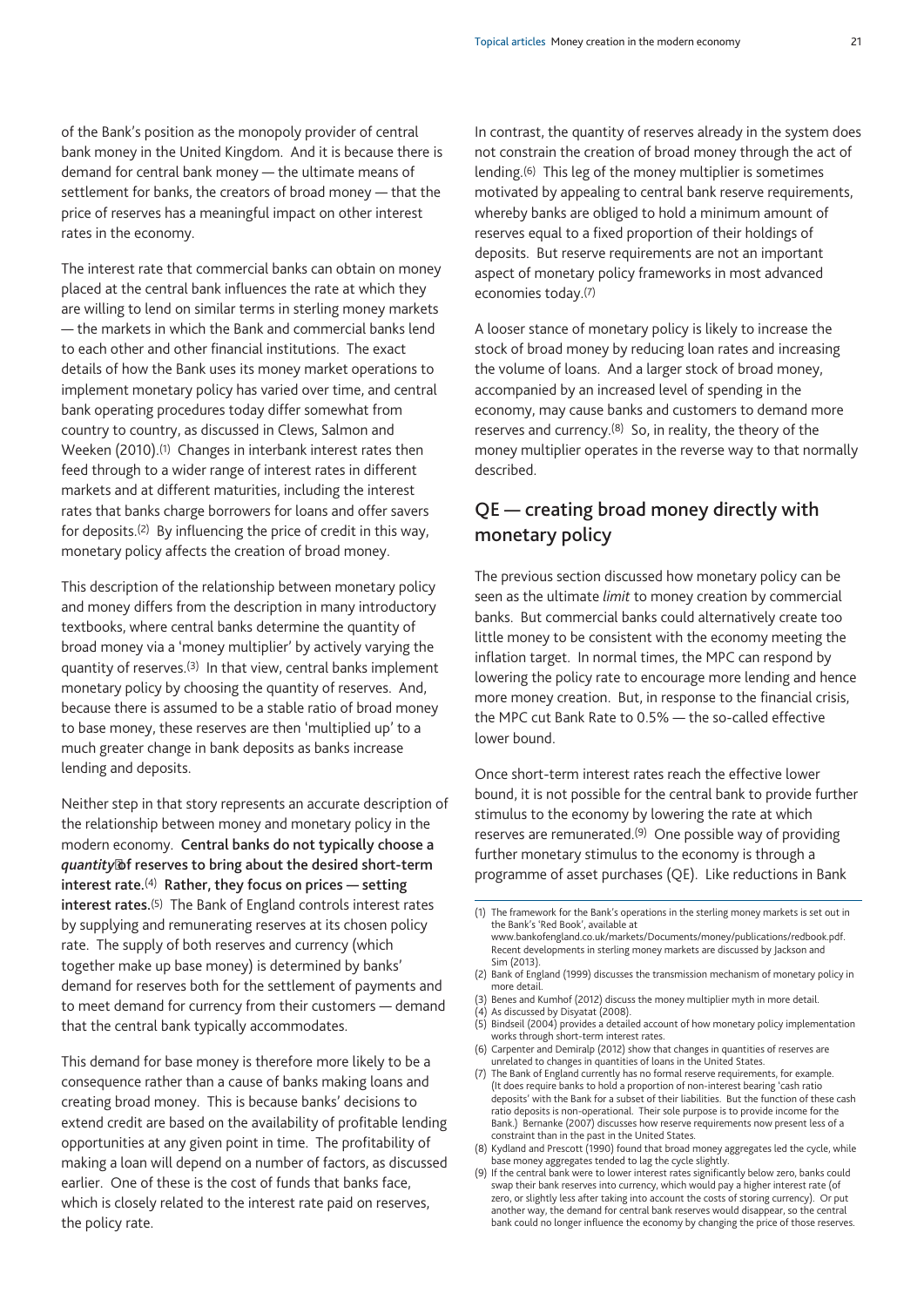# **The information content of different types of money and monetary aggregates**

One of the Bank of England's primary objectives is to ensure monetary stability by keeping inflation on track to meet the Government's 2% target. Milton Friedman (1963) famously argued that 'inflation is always and everywhere a monetary phenomenon'. So changes in the money supply may contain valuable information about spending and inflationary pressure in the economy. Since money is essential for buying goods and services, it is likely to contain **corroborative information** about the *current* level of nominal spending in the economy. It may also provide **incremental information** about *future* movements in nominal spending, and so can be a useful indicator of future inflationary pressure. Finally, the behaviour of money may help to reveal the **nature of the monetary transmission mechanism**, especially when monetary policy is operated through 'quantitative easing' (QE).

In practice, a key difficulty is assessing which measures of money are the appropriate ones to look at for each of the different purposes. The Bank currently constructs a number of monetary aggregates and publishes a range of data that allow to be created, summarised in **Table 1**. **Chart A** shows some long-run historical time series of the growth of monetary aggregates compared with that of nominal spending in the economy.<sup>(1)</sup> Given the various changes in the UK monetary regime over the past 150 years, it is unlikely that a single monetary indicator perfectly captures both the corroborative and incremental information in money. The UK financial sector has also undergone various structural changes that need to be taken into account when considering the underlying link between money and spending. For example, during periods when the financial sector has grown relative to the rest of the economy (such as in the early 1980s and the 2000s), broad money has tended to grow persistently faster than nominal spending.

Narrower measures of money, such as notes and coin and sight deposits (accounts that can be withdrawn immediately without penalty) are, in principle, better corroborative indicators of spending, as these are likely to be the types of money used to carry out the majority of transactions in goods and services in the economy. The sum of notes and coin and sight deposits held by the non-bank private sector is sometimes known as zero maturity money or 'MZM'.(2)

Broader measures of money might be more appropriate as incremental indicators of future spending and more revealing about the nature of the transmission mechanism. M2, for example, additionally includes household time deposits such as savings accounts.<sup>(3)</sup> And M4 is an even broader measure, including all sight and time deposits held by non-financial companies and non-bank financial companies. The main article describes how QE works by first increasing the deposits of financial companies. As these companies rebalance their

portfolios, asset prices are likely to increase and, with a lag, lead to an increase in households' and companies' spending. So monitoring broad money has been an important part of assessing the effectiveness of QE.(4)

A number of econometric studies have suggested that sectoral movements in broad money may also provide valuable incremental information about spending in the economy.(5) For example, non-financial companies' deposits appear to be a leading indicator of business investment in the economy. One can also try and weight different types of narrow and broad money together using some metric of how much each type of money is used in transactions — known as a Divisia index.(6) In practice, the interest paid on a given type of money is typically used as a weighting metric. That is because individuals and companies are only likely to hold money which earns a low interest rate relative to other financial instruments if it compensates them by providing greater transactions services.

Identifying the appropriate measurement of money has been complicated by the continued development of the financial sector. This has both expanded the range of instruments that might serve as money and the range of financial institutions that borrow from and deposit with the traditional banking system. For example, sale and repurchase agreements (known as repos) — where a company agrees to buy a security from a bank with agreement to sell it back later — are currently included in M4 since the claim held on the bank can be thought of as a secured deposit.

In addition, some economists have argued that a range of instruments that provide collateral for various types of borrowing and lending could also be included in a broader measure of money.(7) Moreover, many of the non-bank institutions that hold deposits mainly intermediate between banks themselves. The deposits of these institutions, known as 'intermediate other financial corporations' (IOFCs), are likely to reflect activities within the banking system that are not directly related to spending in the economy.(8) For this reason, the Bank's headline measure of broad money is M4ex, which excludes IOFC deposits.

(8) See Burgess and Janssen (2007) and

<sup>(1)</sup> These series involve splicing together current Bank of England data with historic data on monetary aggregates. A spreadsheet of the data is available at [www.bankofengland.co.uk/publications/Documents/quarterlybulletin/2014/](www.bankofengland.co.uk/publications/Documents/quarterlybulletin/2014/longrunmoneydata.xls)  longrunmoneydata.xls.

<sup>(2)</sup> A narrower measure known as non-interest bearing M1 can also be constructed. This measure has become a less useful aggregate as most sight deposits now pay some form of interest. For example, during the financial crisis when interest rates fell close to zero, the growth of non-interest bearing M1 picked up markedly as the relative cost of holding a non-interest bearing deposit fell sharply compared to an interest-bearing one. Focusing on M1 would have given a misleading signal about the growth of nominal spending in the economy.

<sup>(3)</sup> M2 contains the non-bank private sector's holdings of notes and coin plus 'retail' deposits which are deposits that pay an advertised interest rate. Those will largely be deposits held by households but will also apply to some corporate deposits. (4) See Bridges, Rossiter and Thomas (2011) and Butt *et al* (2012).

<sup>(5)</sup> See, for example, Astley and Haldane (1995), Thomas (1997a, b) and Brigden and

Mizen (2004) (6) See Hancock (2005), for example.

<sup>(7)</sup> See, for example, Singh (2013).

[www.bankofengland.co.uk/statistics/Pages/iadb/notesiadb/m4adjusted.aspx for more](www.bankofengland.co.uk/statistics/Pages/iadb/notesiadb/m4adjusted.aspx)  detail.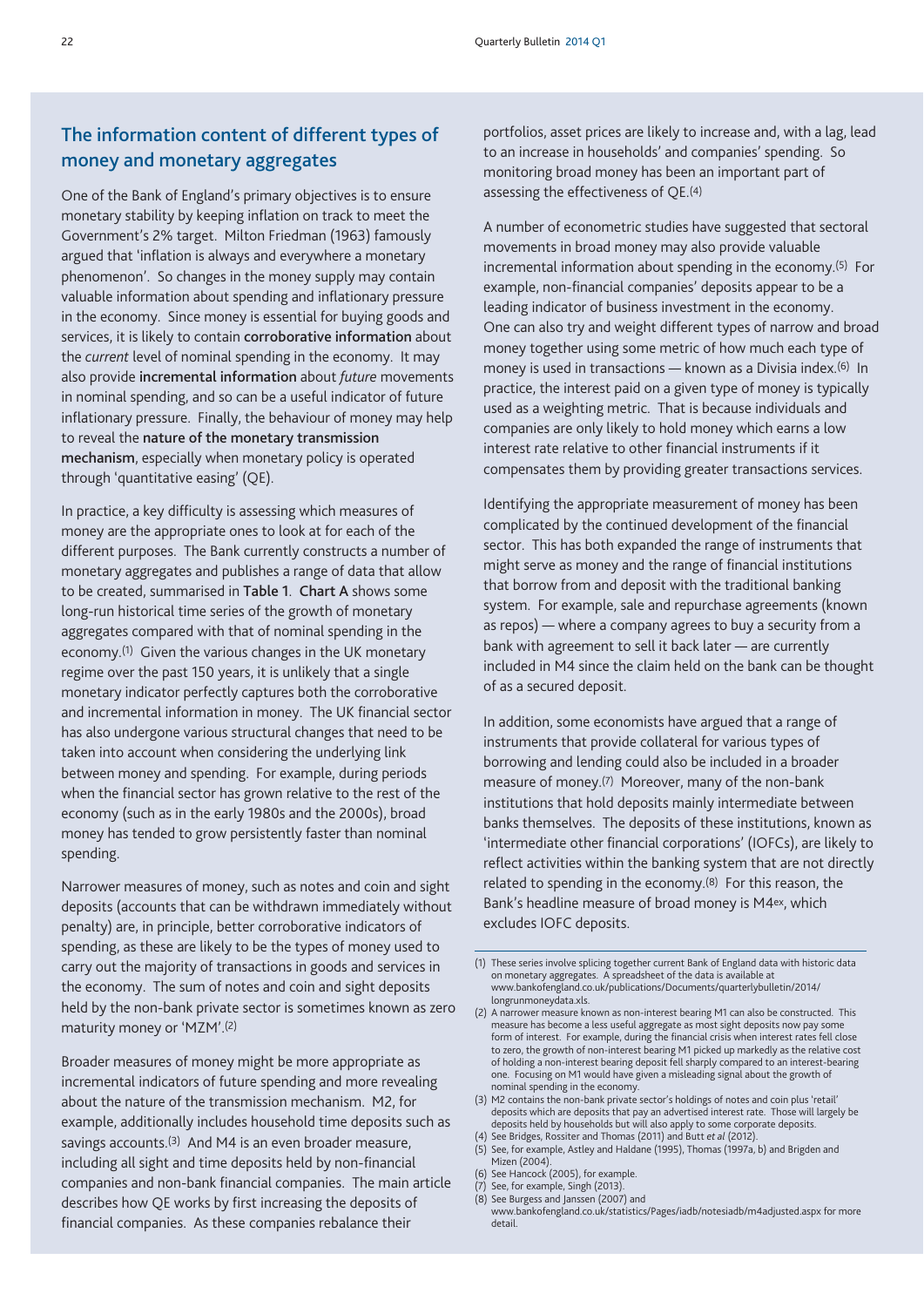| Name                    | <b>Definition</b>                                                                                                                                             | Description <sup>(b)</sup>                                                                                                                                                | Availability                |
|-------------------------|---------------------------------------------------------------------------------------------------------------------------------------------------------------|---------------------------------------------------------------------------------------------------------------------------------------------------------------------------|-----------------------------|
| Notes and coin          | Notes and coin in circulation outside<br>the Bank of England.                                                                                                 | The narrowest measure of money and used as an indicator of cash-based transactions.                                                                                       | 1870–present <sup>(c)</sup> |
| M <sub>0</sub>          | Notes and coin plus central bank<br>reserves.                                                                                                                 | Historically the base measure of money used in money multiplier calculations. Often<br>used as an approximate measure of the size of the Bank of England's balance sheet. | 1870–present <sup>(c)</sup> |
|                         |                                                                                                                                                               | No longer published by the Bank of England but can be reconstructed. (d)                                                                                                  |                             |
| Non-interest bearing M1 | Notes and coin plus non-interest<br>bearing sight deposits held by the<br>non-bank private sector.                                                            | An indicator of transactions in goods and services in the economy, less useful now since<br>most sight deposits pay some form of interest.                                | 1921-present <sup>(c)</sup> |
|                         |                                                                                                                                                               | Not published by the Bank of England but can be constructed from published components.                                                                                    |                             |
| <b>MZM</b>              | Notes and coin plus all sight deposits<br>held by the non-bank private sector.                                                                                | An indicator of transactions in goods and services in the economy.                                                                                                        | 1977-present                |
|                         |                                                                                                                                                               | Not published by the Bank of England but can be constructed from published components.<br>The Bank also produces a measure based on an ECB definition of M1.              |                             |
| M2 or retail M4         | Notes and coin plus all retail deposits<br>(including retail time deposits) held by<br>the non-bank private sector.                                           | A broader measure of money than MZM encompassing all retail deposits. The key<br>additions are household time deposits and some corporate retail time deposits.           | 1982-present                |
|                         |                                                                                                                                                               | Published by the Bank of England. The Bank also produces a measure based on an ECB<br>definition of M2.                                                                   |                             |
| M <sub>3</sub>          | Notes and coin plus all sight and time<br>deposits held with banks (excluding<br>building societies) by the non-bank<br>private sector.                       | Up until 1987 the headline broad monetary aggregate constructed by the Bank of<br>England.                                                                                | $1870 - 1990(c)$            |
|                         |                                                                                                                                                               | The Bank also produces a measure based on an ECB definition of M3.                                                                                                        |                             |
| M <sub>4</sub>          | Notes and coin, deposits, certificates<br>of deposit, repos and securities with a<br>maturity of less than five years held by<br>the non-bank private sector. | Up until 2007 the headline broad monetary aggregate constructed by the Bank of<br>England.                                                                                | 1963-present                |
| M4 <sup>ex</sup>        | M4 excluding the deposits of IOFCs.                                                                                                                           | Since 2007 the headline broad monetary aggregate constructed by the Bank of England.                                                                                      | 1997-present                |
| <b>Divisia</b>          | A weighted sum of different types of<br>money.                                                                                                                | Aims to weight the component assets of broad money according to the transactions<br>services they provide. <sup>(e)</sup>                                                 | 1977-present                |

#### **Table 1** Popular monetary aggregates that can be constructed from available UK data(a)

(a) All definitions refer to sterling instruments only. Some of the definitions in this table were changed at various points in time. For example the original M3 aggregate included public sector deposits and the sector of e non-bank private<br>les/art2jul03.pdf.

ls. details.

#### **Chart A** Different monetary aggregates and nominal spending



Sources: Bank of England, Capie and Webber (1985), Mitchell (1988), ONS, Sefton and Weale (1995), Solomou and Weale (1991) and Bank calculations. All series seasonally<br>adjusted and break-adjusted where possible. Historic

(a) 1969 Q2 to 2013 Q4 — notes and coin in circulation. 1870 Q1 to 1969 Q2 — M0 from Capie and Webber (1985).<br>(b) 1977 Q1 to 2013 Q4 — notes and coin held by the non-bank and building society private sector plus non-intere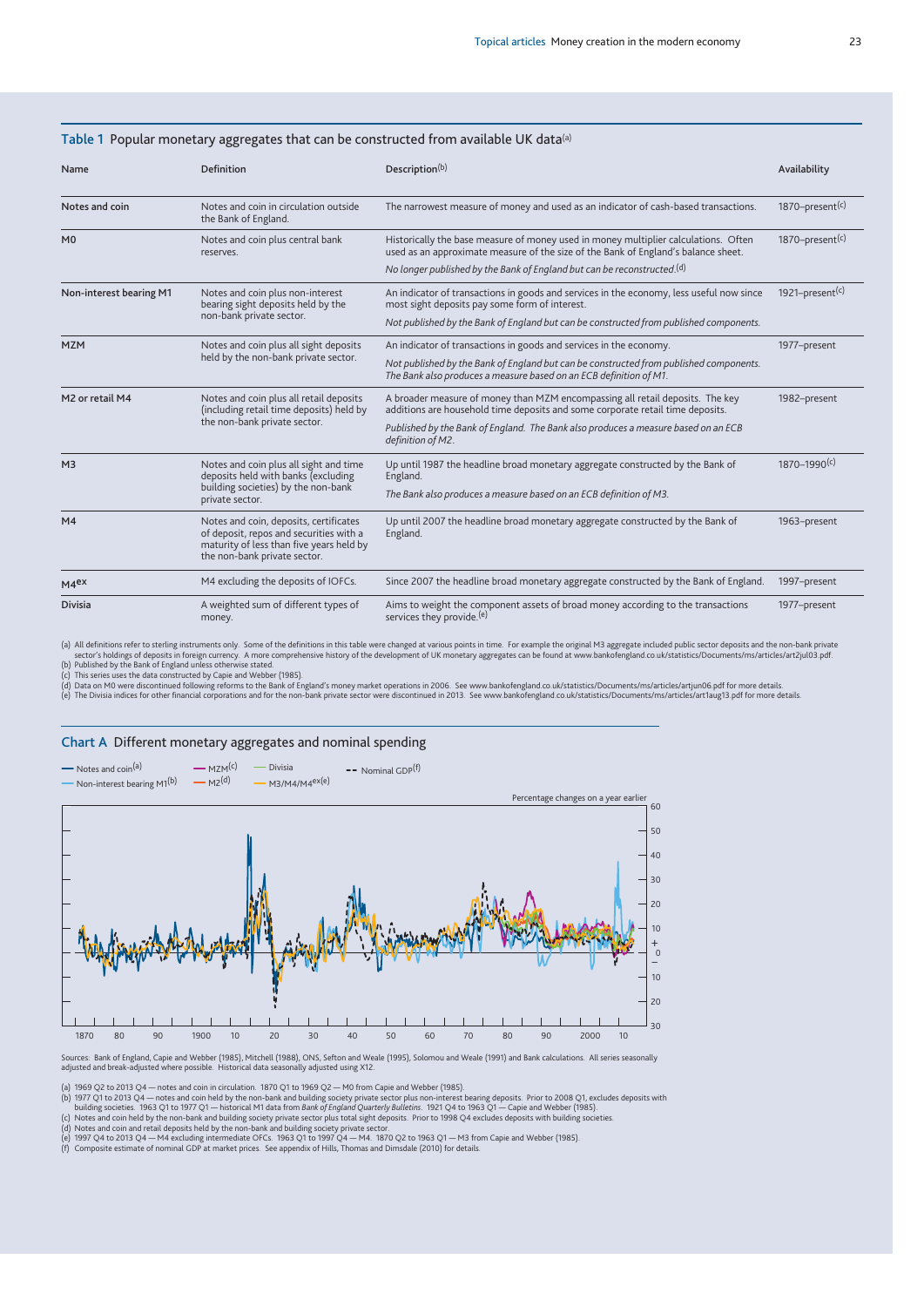Rate, asset purchases are a way in which the MPC can loosen the stance of monetary policy in order to stimulate economic activity and meet its inflation target. But the role of money in the two policies is not the same.

QE involves a shift in the focus of monetary policy to the quantity of money: the central bank purchases a quantity of assets, financed by the creation of broad money and a corresponding increase in the amount of central bank reserves. The sellers of the assets will be left holding the newly created deposits in place of government bonds. They will be likely to be holding more money than they would like, relative to other assets that they wish to hold. They will therefore want to rebalance their portfolios, for example by using the new deposits to buy higher-yielding assets such as bonds and shares issued by companies — leading to the 'hot potato' effect discussed earlier. This will raise the value of those assets and lower the cost to companies of raising funds in these markets. That, in turn, should lead to higher spending in the economy.(1) The way in which QE works therefore differs from two common misconceptions about central bank asset purchases: that QE involves giving banks 'free money'; and that the key aim of QE is to increase bank lending by providing more reserves to the banking system, as might be described by the money multiplier theory. This section explains the relationship between money and QE and dispels these misconceptions.

#### **The link between QE and quantities of money**

QE has a direct effect on the quantities of both base and broad money because of the way in which the Bank carries out its asset purchases. The policy aims to buy assets, government bonds, mainly from non-bank financial companies, such as pension funds or insurance companies. Consider, for example, the purchase of £1 billion of government bonds from a pension fund. One way in which the Bank could carry out the purchase would be to print £1 billion of banknotes and swap these directly with the pension fund. But transacting in such large quantities of banknotes is impractical. These sorts of transactions are therefore carried out using electronic forms of money.

As the pension fund does not hold a reserves account with the Bank of England, the commercial bank with whom they hold a bank account is used as an intermediary. The pension fund's bank credits the pension fund's account with £1 billion of deposits in exchange for the government bonds. This is shown in the first panel of **Figure 3**. The Bank of England finances its purchase by crediting reserves to the pension fund's bank — it gives the commercial bank an IOU (second row). The commercial bank's balance sheet expands: new deposit liabilities are matched with an asset in the form of new reserves (third row).



**Figure 3** Impact of QE on balance sheets(a)

(a) Balance sheets are highly stylised for ease of exposition: quantities of assets and liabilities shown do not correspond to the quantities actually held by those sectors. The figure only shows assets and liabilities relevant to the transaction.

(b) Government debt is actually purchased by the Bank of England's Asset Purchase Facility using a loan from the Bank of England, so does not actually appear directly on the Bank's official consolidated balance sheet.

#### **Two misconceptions about how QE works**  Why the extra reserves are not 'free money' for banks

While the central bank's asset purchases involve — and affect — commercial banks' balance sheets, the primary role of those banks is as an *intermediary* to facilitate the transaction between the central bank and the pension fund. The additional reserves shown in **Figure 3** are simply a by-product of this transaction. It is sometimes argued that, because they are assets held by commercial banks that earn interest, these reserves represent 'free money' for banks. While banks do earn interest on the newly created reserves, QE also creates an accompanying liability for the bank in the form of the pension fund's deposit, which the bank will itself typically have to pay interest on. In other words, QE leaves banks with both a new IOU *from* the central bank but also a new, equally sized IOU *to*  consumers (in this case, the pension fund), and the interest rates on both of these depend on Bank Rate.

### Why the extra reserves are not multiplied up into new loans and broad money

As discussed earlier, the transmission mechanism of QE relies on the effects of the newly created broad — rather than base — money. The start of that transmission is the creation of

<sup>(1)</sup> The ways in which QE affects the economy are covered in more detail in Benford *et al*  (2009), Joyce, Tong and Woods (2011) and Bowdler and Radia (2012). The role of money more specifically is described in Bridges, Rossiter and Thomas (2011), Bridges and Thomas (2012) and Butt *et al* (2012).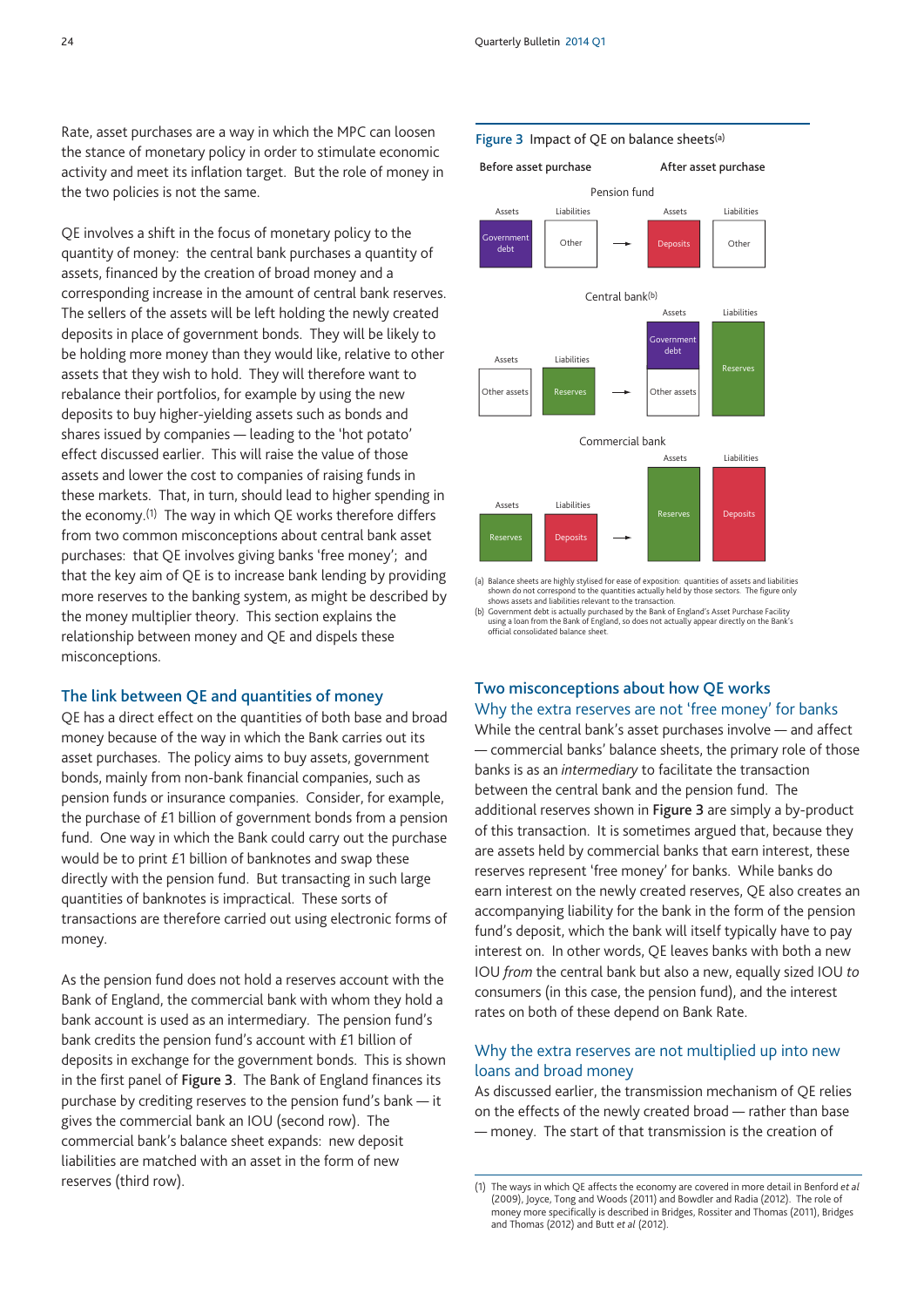bank deposits on the asset holder's balance sheet in the place of government debt (**Figure 3**, first row). Importantly, the reserves created in the banking sector (**Figure 3**, third row) do not play a central role. This is because, as explained earlier, banks cannot directly lend out reserves. Reserves are an IOU from the central bank to commercial banks. Those banks can use them to make payments to each other, but they cannot 'lend' them on to consumers in the economy, who do not hold reserves accounts. When banks make additional loans they are matched by extra deposits — the amount of reserves does not change.

Moreover, the new reserves are not mechanically multiplied up into new loans and new deposits as predicted by the money multiplier theory. QE boosts broad money without directly leading to, or requiring, an increase in lending. While the first leg of the money multiplier theory does hold during QE — the monetary stance mechanically determines the quantity of reserves — the newly created reserves do not, by themselves, meaningfully change the incentives for the banks to create new broad money by lending. It is possible that QE might indirectly affect the incentives facing banks to make new loans, for example by reducing their funding costs, or by increasing the quantity of credit by boosting activity.(1) But equally, QE could lead to companies repaying bank credit, if they were to issue more bonds or equity and use those funds

to repay bank loans. On balance, it is therefore possible for QE to increase or to reduce the amount of bank lending in the economy. However these channels were not expected to be key parts of its transmission: instead, QE works by circumventing the banking sector, aiming to increase private sector spending directly.(2)

### **Conclusion**

This article has discussed how money is created in the modern economy. Most of the money in circulation is created, not by the printing presses of the Bank of England, but by the commercial banks themselves: banks create money whenever they lend to someone in the economy or buy an asset from consumers. And in contrast to descriptions found in some textbooks, the Bank of England does not directly control the quantity of either base or broad money. The Bank of England is nevertheless still able to influence the amount of money in the economy. It does so in normal times by setting monetary policy — through the interest rate that it pays on reserves held by commercial banks with the Bank of England. More recently, though, with Bank Rate constrained by the effective lower bound, the Bank of England's asset purchase programme has sought to raise the quantity of broad money in circulation. This in turn affects the prices and quantities of a range of assets in the economy, including money.

<sup>(1)</sup> A similar mechanism whereby QE could increase bank lending by enabling banks to attract more stable funding is discussed in Miles (2012).

<sup>(2)</sup> These channels, along with the effect of QE on bank lending more broadly, are discussed in detail in a box in Butt *et al* (2012).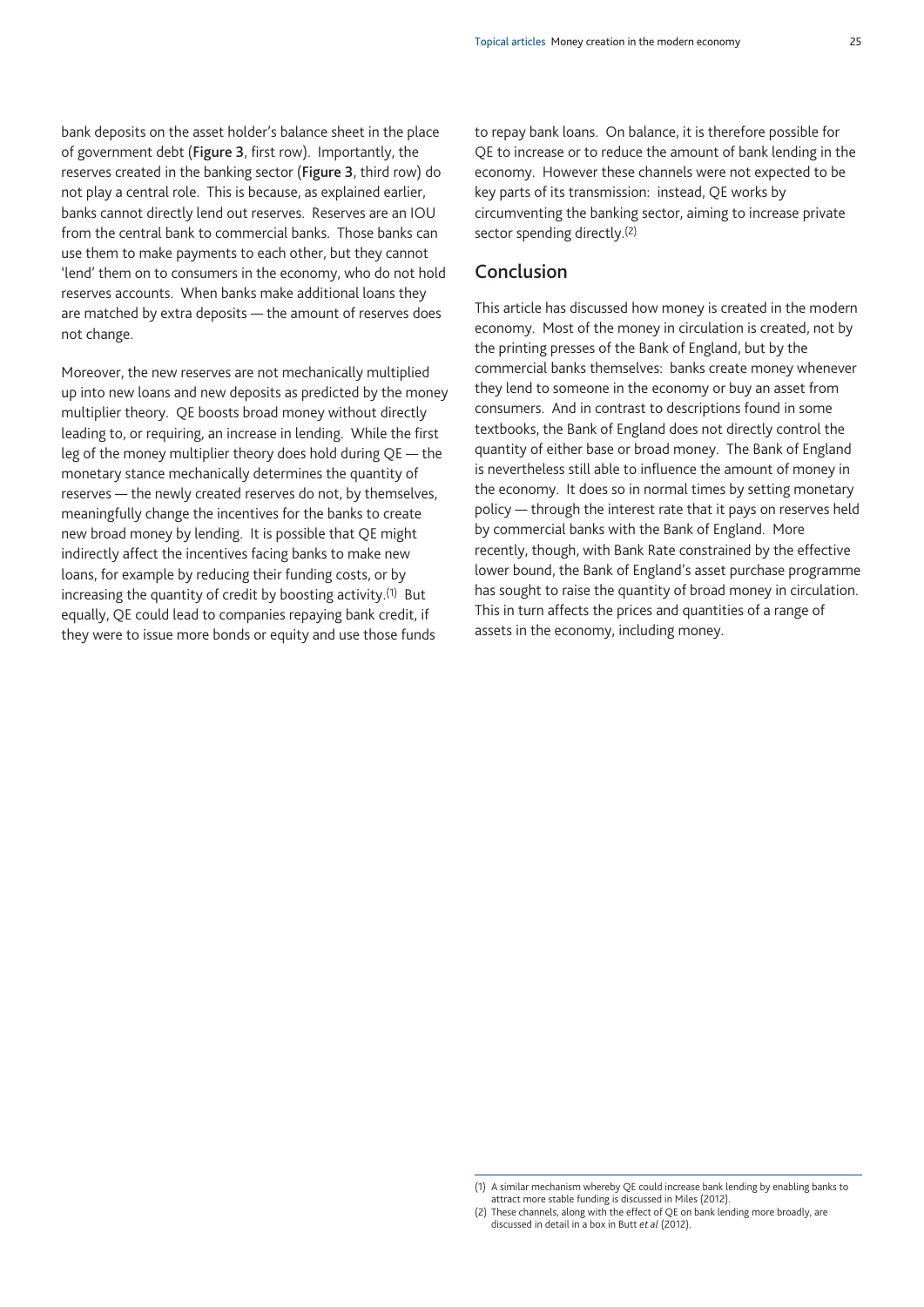#### **References**

**Astley, M and Haldane, A (1995)**, 'Money as an indicator', *Bank of England Working Paper No. 35*.

**Bank of England (1999)**, 'The transmission mechanism of monetary [policy', available at www.bankofengland.co.uk/publications/](www.bankofengland.co.uk/publications/Documents/other/monetary/montrans.pdf)  Documents/other/monetary/montrans.pdf.

**Benes, J and Kumhof, M (2012)**, 'The Chicago Plan revisited', *IMF Working Paper No. 12/202*.

**Benford, J, Berry, S, Nikolov, K, Robson, M and Young, C (2009)**, 'Quantitative easing', *Bank of England Quarterly Bulletin*, Vol. 49, No. 2, pages 90–100.

**Bernanke, B (2007)**, 'The financial accelerator and the credit channel', speech at a conference on The Credit Channel of Monetary Policy in the Twenty-first Century, Federal Reserve Bank of Atlanta.

**Bindseil, U (2004)**, 'The operational target of monetary policy and the rise and fall of the reserve position doctrine', *ECB Working Paper No. 372*.

**Bowdler, C and Radia, A (2012)**, 'Unconventional monetary policy: the assessment', *Oxford Review of Economic Policy*, Vol. 28, No. 4, pages 603–21.

**Bridges, J, Rossiter, N and Thomas, R (2011)**, 'Understanding the recent weakness in broad money growth', *Bank of England Quarterly Bulletin*, Vol. 51, No. 1, pages 22–35.

**Bridges, J and Thomas, R (2012)**, 'The impact of QE on the UK economy — some supportive monetarist arithmetic', *Bank of England Working Paper No. 442*.

**Brigden, A and Mizen, P (2004)**, 'Money, credit and investment in the UK industrial and commercial companies sector', *The Manchester School*, Vol. 72, No. 1, pages 72–79.

**Burgess, S and Janssen, N (2007)**, 'Proposals to modify the measurement of broad money in the United Kingdom: a user consultation', *Bank of England Quarterly Bulletin*, Vol. 47, No. 3, pages 402–14.

**Butt, N, Domit, S, Kirkham, L, McLeay, M and Thomas, R (2012)**, 'What can the money data tell us about the impact of QE?', *Bank of England Quarterly Bulletin*, Vol. 52, No. 4, pages 321–31.

**Button, R, Pezzini, S and Rossiter, N (2010)**, 'Understanding the price of new lending to households', *Bank of England Quarterly Bulletin*, Vol. 50, No. 3, pages 172–82.

**Capie, F and Webber, A (1985)**, *A monetary history of the United Kingdom, 1870–1982*, Vol. 1, Routledge.

**Carpenter, S and Demiralp, S (2012)**, 'Money, reserves, and the transmission of monetary policy: does the money multiplier exist?', *Journal of Macroeconomics*, Vol. 34, No. 1, pages 59–75.

**Clews, R, Salmon, C and Weeken, O (2010)**, 'The Bank's money market framework', *Bank of England Quarterly Bulletin*, Vol. 50, No. 4, pages 292–301.

**Congdon, T (1992)**, *Reflections on monetarism*, Clarendon Press.

**Congdon, T (2005)**, 'Money and asset prices in boom and bust', Institute of Economic Affairs, *Hobart Paper No. 152*.

**Disyatat, P (2008)**, 'Monetary policy implementation: misconceptions and their consequences', *BIS Working Paper No. 269*.

**Farag, M, Harland, D and Nixon, D (2013)**, 'Bank capital and liquidity', *Bank of England Quarterly Bulletin*, Vol. 53, No. 3, pages 201–15.

**Friedman, M (1963)**, *Inflation: causes and consequences*, Asia Publishing House.

**Haldane, A (2009)**, 'Why banks failed the stress test', available at [www.bankofengland.co.uk/archive/documents/historicpubs/](www.bankofengland.co.uk/archive/documents/historicpubs/speeches/2009/speech374.pdf)  speeches/2009/speech374.pdf.

**Hancock, M (2005)**, 'Divisia money', *Bank of England Quarterly Bulletin*, Spring, pages 39–46.

**Hills, S, Thomas, R and Dimsdale, N (2010)**, 'The UK recession in context — what do three centuries of data tell us?', *Bank of England Quarterly Bulletin*, Vol. 50, No. 4, pages 277–91.

**Howells, P (1995)**, 'The demand for endogenous money', *Journal of Post Keynesian Economics*, Vol. 18, No. 1, pages 89–106.

**Jackson, C and Sim, M (2013)**, 'Recent developments in the sterling overnight money market', *Bank of England Quarterly Bulletin*, Vol. 53, No. 3, pages 223–32.

**Joyce, M, Tong, M and Woods, R (2011)**, 'The United Kingdom's quantitative easing policy: design, operation and impact', *Bank of England Quarterly Bulletin*, Vol. 51, No. 3, pages 200–12.

**Kaldor, N and Trevithick, J (1981)**, 'A Keynesian perspective on money', *Lloyds Bank Review*, January, pages 1–19.

**Kamath, K, Reinold, K, Nielsen, M and Radia, A (2011)**, 'The financial position of British households: evidence from the 2011 NMG Consulting survey', *Bank of England Quarterly Bulletin*, Vol. 51, No. 4, pages 305–18.

**Kydland, F and Prescott, E (1990)**, 'Business cycles: real facts and a monetary myth', *Federal Reserve Bank of Minneapolis Quarterly Review*, Vol. 14, No. 2, pages 3–18.

**Laidler, D (1984)**, 'The buffer stock notion in monetary economics', *The Economic Journal*, Vol. 94, Supplement: Conference Papers, pages 17–34.